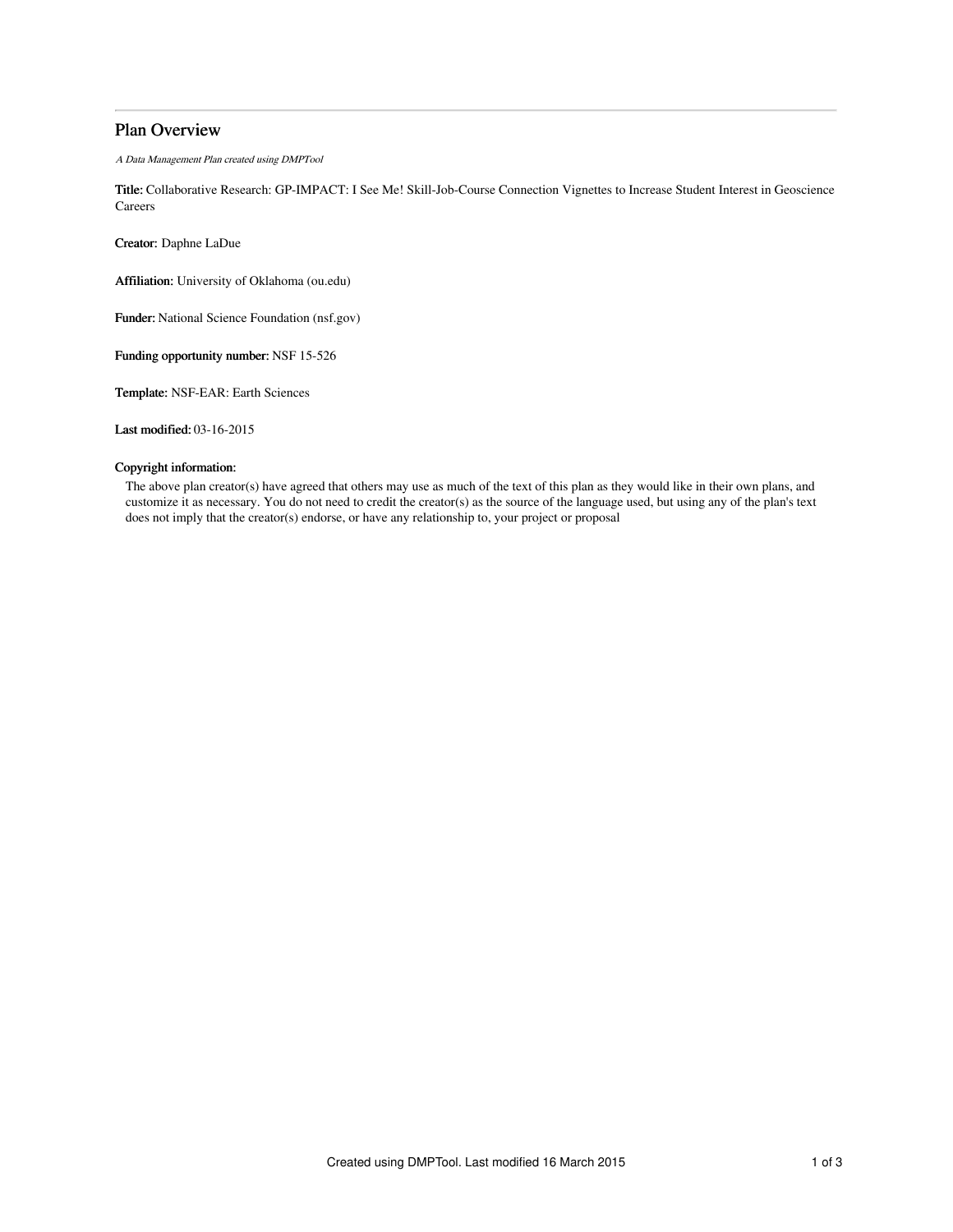## Types of data

#### Preservation of all data, samples, physical collections and other supporting materials needed for long-term earth science research and education is required of all EARsupported researchers.

#### NSF 15-526 Collaborative Research: GP-IMPACT: I See Me! Skill-Job-Course Connection Vignettes to Increase Student Interest in Geoscience Careers

This proposed work is to create 31-47 short, 2-3 minute videos that link introductory-level geoscience course content to real geoscience careers and the diverse people working in them. We will study classes that are both using and not using these videos, fielding pre-post course surveys about knowledge and interest in geoscience careers, where they obtain career information, self-efficacy about ability to succeed as a scientist, stereotypes of scientists, typical grades in STEM classes, employability of geoscientists, earning potential, societal relevance of geoscience, personality fit, the importance of flexibility in a career, and stature of geoscientists. Focus groups of a sample of students from these classes will help us further probe and understand student interest in geosciences in ways surveys cannot elicit well. We will also conduct interviews with faculty teaching the study courses to understand their teaching philosophy, what career information tools they may be using, and how they keep up with changes in the landscape of geoscience careers available to their students.

#### Types of Data

This project will result in (1) a video and storyboard template for creating these videos (iMovie template, Word document storyboard); (2) videos of geoscience professionals (UNAVCO video production team believes late-model iPhones provide sufficient quality); (3) pre-post student surveys (identifiable data in Qualtrics and exported Excel files that will have identiers removed); (4) focus group discussion audio and/or video (audio in .m4a); and (5) faculty interview audio (.m4a).

Data will be captured as follows. Video interviews with geoscience professionals will be captured with late-model iPhones held in small tripods. Supplementary audio may be captured with small audio recorders. Pre-post survey data will be collected with Qualtrics, the market leader among data collection and suvey research platforms. Focus groups and faculty interviews will be at least audio recorded; there may be more than one recorder for focus groups to assure all voices are audible in recordings.

Other data used in the project would be career information data for the video storyboards. These would come mainly from a variety of publically available sources. Data will be processed with iMovie, Excel, R, and python.

Quality of data will be done in part through validity testing of our tools with OU courses early in the project. We will restrict pre-post survey responses to valid email addresses provided by faculty; each student will be provided a unique URL to access the survey (this also allows reminders only to those who have not completed the survey). Two experienced researchers will conduct the focus group sessions and faculty interviews.

#### Data and metadata standards

Data archives must include easily accessible information about data holdings, including quality assessments, supporting ancillary information, and guidance and aids for locating and obtaining data.

Our career videos will be given metadata tags describing course content, geoscience field, job sector, job skills to allow them to be easily searchable.

Our pre-post survey data will be stripped down to citable constructs in career interest literature, and could include constructs that result from this study, to allow social reseachers to use de-identified survey data. Our pre-post survey instrument will be shared upon request.

Focus group and faculty interviews will be retained in audio and/or format, so will not be de-identifiable and cannot be shared. Notes derived from these interviews will not contain identifiers and will be shared if requested. Our focus group and faculty interview guides will be shared upon request.

#### Policies for access and sharing

It is the responsibility of researchers and organizations to make results, data, derived data products, and collections available to the research community in a timely manner and at a reasonable cost. In the interest of full and open access, data should be provided at the lowest possible cost to researchers and educators. This cost should, as a first principle, be no more than the marginal cost of filling a specific user request. Data may be made available for secondary use through submission to a national data center, publication in a widely available scientific journal, book or website, through the institutional archives that are standard for a particular discipline (e.g. IRIS for seismological data, UNAVCO for GP data), or through other EAR-specified repositories. Data inventories should be published or entered into a public database periodically and when there is a significant change in type, location or frequency of such observations. Principal Investigators working in coordinated programs may establish (in consultation with other funding agencies and NSF) more stringent data submission procedures.

Videos produce through this grant will be available through UNIDATA, YouTube, TeacherTube, and UNIDATA's RAMADA server. UNIDATA will make the video template and storyboard available on a cloud computing system like Google Drive or Dropbox. Pre-post survey data, as described in the previous section, will be made available through OU's SHAREOK Repository site.

We anticipate that other researchers in career interest and decision making, within and beyond geosciences, may be interested in this data. We will produce at least a conference presentation by which other researchers may cite our data.

#### Policies and provisions for re-use, re-distribution

For those programs in which selected principle investigators have initial periods of exclusive data use, data should be made openly available as soon as possible, but no later than two (2) years after the data were collected. This period may be extended under exceptional circumstances, but only by agreement between the Principal Investigator and the National Science Foundation. For continuing observations or for long-term (multi-year) projects, data are to be made public annually.

Our data will be collected through Year 3 of the proposed project, and has the greatest utility when considered in whole. Therefore we will make our data available during or soon after Year 3, as we analyze and write up our findings. No restrictions will be placed on the data; it will be made available with a creative-commons open-license. Only deidentified data can be shared, and those data shared will be linked with metadata to constructs in career interest/decision literature. Intended/forseeable users are those in and beyond geosciences that research career interest and decisions of undergraduate students.